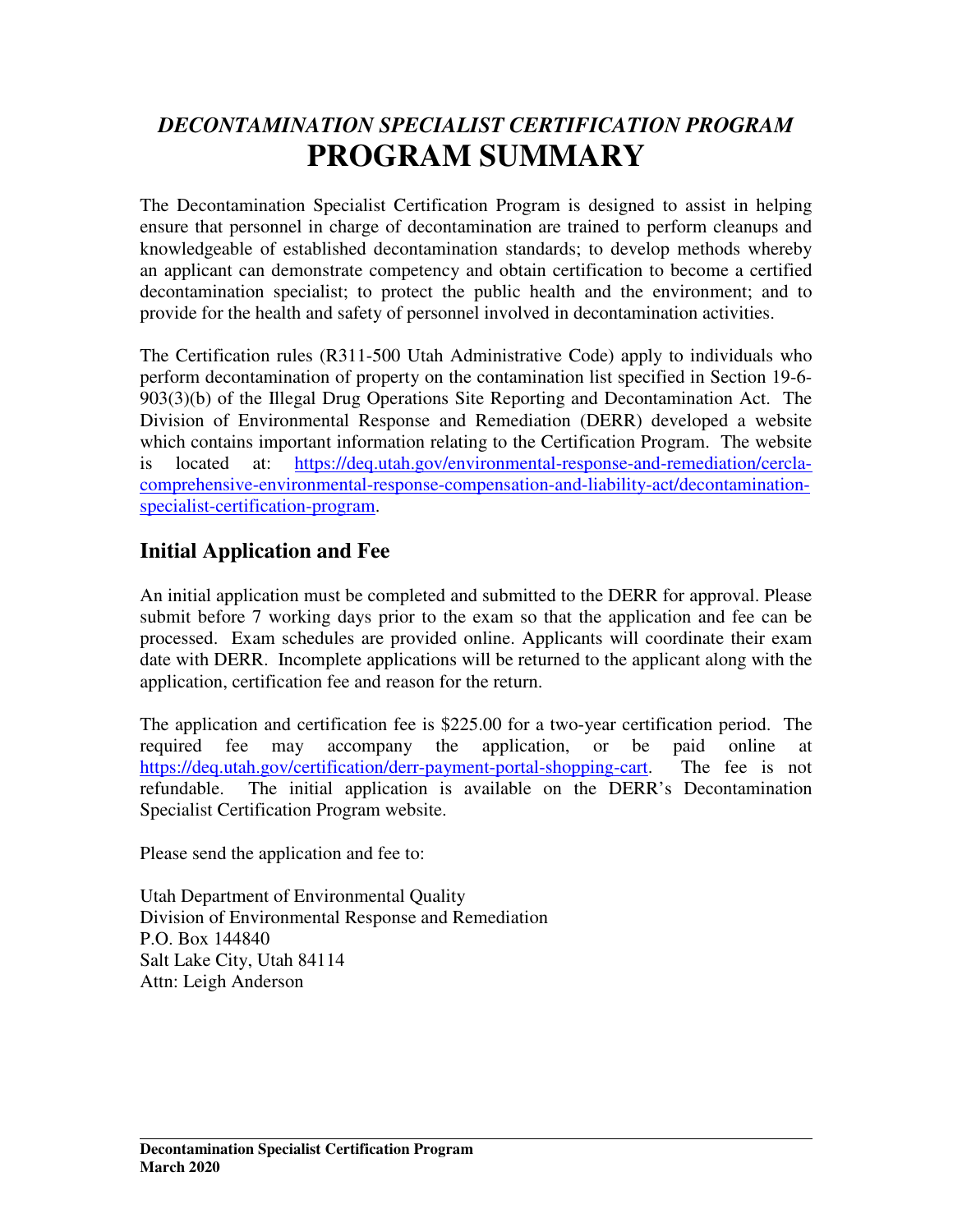#### **Eligibility for Initial Certification**

In accordance with R311-500-5, the following eligibility requirements shall be met prior to certification.

● Application and Fee. The requirements are described in the Initial Application and Fee Section.

• Health and Safety Training. Each applicant must be certified and meet Occupational Safety and Health Agency requirements in accordance with 29 CFR 1910.120 and any other applicable safety training related to the code, as required by federal and state law. Documentation of this training should be included with the application.

• Proof of Citizenship. Each applicant must complete the Proof of Citizenship Form in accordance with Utah Code Ann. § 63G-11-104. The completed form should be included with the application.

• Examination. Each applicant must successfully pass a comprehensive exam administered under the direction of the Director as specified in R311-500.

To help prepare applicants for the exam, the DERR has developed a training manual titled *Decontamination Specialist Training Manual* (2005, updated 2018). The manual is available on-line at this link: https://deq.utah.gov/environmental-response-andremediation/cercla-comprehensive-environmental-response-compensation-and-liabilityact/decontamination-specialist-certification-program. Individuals may review this manual prior to taking the exam. The exam will be based on R392-600, Illegal Drug Operations Decontamination Standards adopted by the Department of Health, R311-500 and R311-501 Decontamination Specialist Certification Program rules adopted by the Department of Environmental Quality and the contents of this manual. An individual is not required to review the manual prior to taking the exam, but it is recommended. An individual may also obtain training, if necessary, to help pass the exam, although the Department of Environmental Quality does not specifically sponsor a course.

A two-hour time limit is allowed for completion of the closed-book exam (Each applicant must show picture identification to the exam administrator. In addition, a number two pencil is required for the exam). The minimum passing score is 80%. If an applicant does not pass the exam, a re-take exam must be scheduled with the exam proctor within one month of the date of the initial exam. To take this exam, an applicant is not required to submit a new application, but will be required to pay a \$100.00 fee to cover the cost of the additional testing. In the event the applicant does not pass the re-take exam, the individual must wait six months prior to submitting a new application ( R311-500-4).

For exam dates and location, please see the schedule on the web page located at https://deq.utah.gov/environmental-response-and-remediation/cercla-comprehensiveenvironmental-response-compensation-and-liability-act/decontamination-specialistcertification-program. An applicant who misses an exam will automatically be scheduled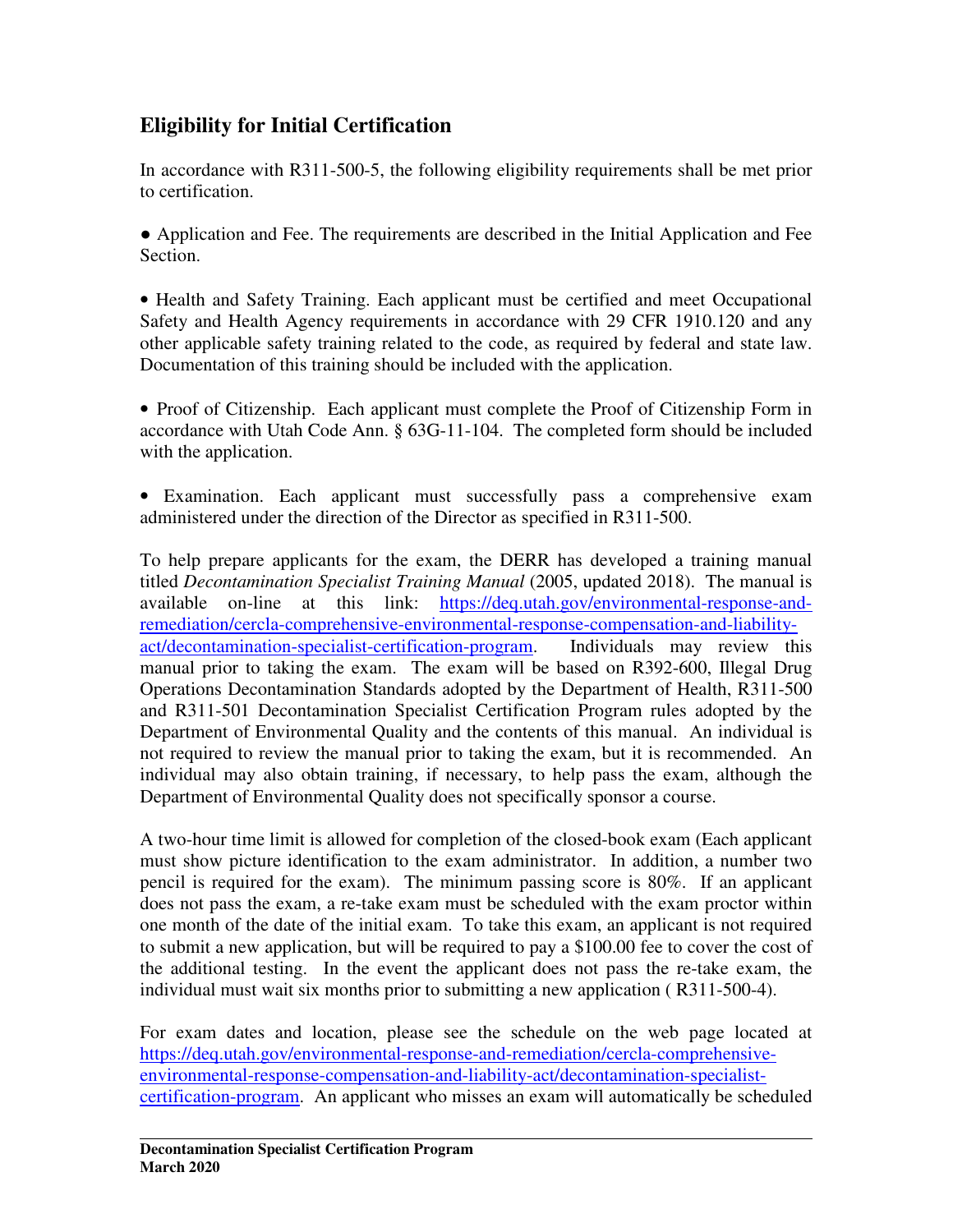to take the next available exam. The individual will not be required to submit a new application or fee. If the individual misses the next scheduled exam, the individual will automatically forfeit the application and fee and will be required to re-apply for Certification.

#### **Certification**

Initial Certification for all Certificate holders shall be effective for a period of two years from the date of issuance, unless revoked before the expiration date pursuant to R311- 500-9. Each applicant who submits an application under R311-500-4 and obtains Certification under R311-500 agrees to comply with the Performance Standards outlined in the rule. Failure to comply could be cause for the Department of Environmental Quality to revoke the Certificate as specified in R311-500-9.

#### **Renewal Application and Fee**

A renewal application must be completed and submitted to the DERR for approval. Please submit before 7 working days prior to the exam so that the application and fee can be processed. Exam schedules are provided online. Applicants will coordinate their exam date with DERR. Incomplete applications will be returned to the applicant along with the application, certification fee and reason for the return. A Certified Decontamination Specialist may apply to renew their Certificate up to three months prior to the expiration date on the document. The Certificate must be renewed prior to the expiration date.

The renewal application and renewal certification fee is \$225.00 for a two-year Certification period. The required fee shall accompany the application. The fee is not refundable. The renewal application is available on the DERR's Decontamination Specialist Certification Program website.

Please send the application and fee to:

Utah Department of Environmental Quality Division of Environmental Response and Remediation P.O. Box 144840 Salt Lake City, Utah 84114 Attn: Leigh Anderson

## **Eligibility for Renewal Certification**

In accordance with R311-500-7, the following requirements shall be met prior to the expiration date of the current Certificate.

● Application and Fee. The requirements are described in the Renewal Application and Fee Section.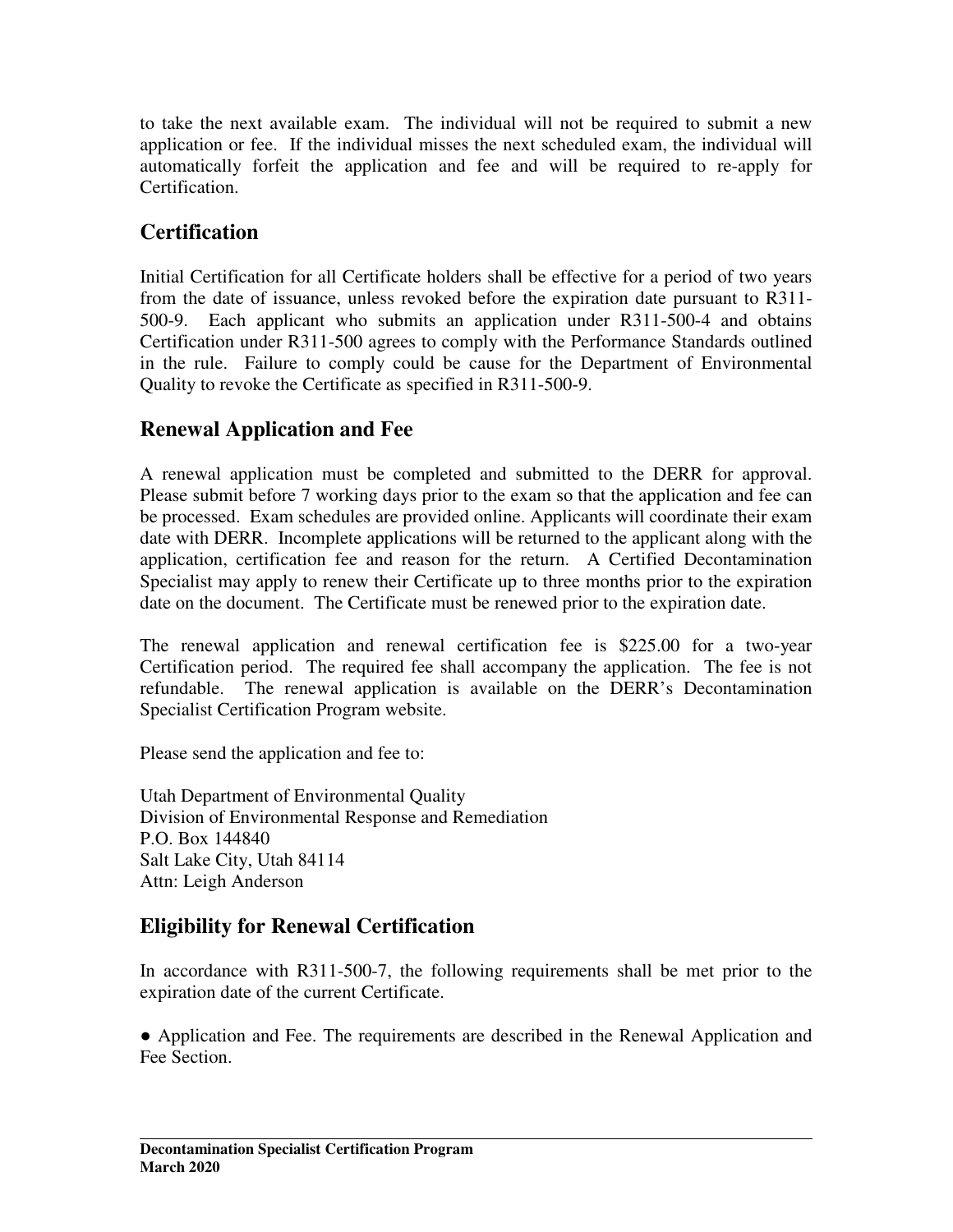• Health and Safety Training. Applicants will need to demonstrate current health and safety training in accordance with 29 CFR 1910.120. Documentation of this training should be included with the application.

• Proof of Citizenship. Each applicant must complete the Proof of Citizenship Form in accordance with Utah Code Ann. § 63G-11-104. The completed form should be included with the application.

• Examination. Each applicant must successfully pass a comprehensive renewal exam administered under the direction of the Director as specified in R311-500.

The renewal exam will be based on R392-600, Illegal Drug Operations Decontamination Standards adopted by the Department of Health, R311-500 and R311-501 Decontamination Specialist Certification Program rules adopted by the Department of Environmental Quality and the contents of the *Decontamination Specialist Training Manual* (2005). An individual is not required to review the manual prior to taking the renewal exam, but it is recommended. A two-hour time limit is allowed for completion of the closed-book exam (Each applicant must show picture identification to the exam administrator. In addition, a number two pencil is required for the exam). The minimum passing score is 80%.

For exam dates and location, please see the schedule on the website located at https://deq.utah.gov/environmental-response-and-remediation/cercla-comprehensiveenvironmental-response-compensation-and-liability-act/decontamination-specialistcertification-program. Applicants will coordinate their exam date with DERR. Incomplete applications will be returned to the applicant along with the application, certification fee and reason for the return.

#### **Renewal Certification**

If the Executive Secretary determines that the applicant meets the eligibility requirements of R311-500-7 and will comply with the Performance Standards of R311-500-8, the Executive Secretary shall reissue the Certificate to the applicant. If the Executive Secretary determines that the applicant does not meet the eligibility requirements described in R311-500-7 or will not comply or has not complied with the Performance Standards of R311-500-8, the Executive Secretary may issue a notice to deny Certification in a manner consistent with R311-500-9. Renewal Certificates shall be valid for two years and shall be subject to revocation under R311-500-9.

#### **Performance Standards**

Each applicant who submits an application under R311-500-4 and R311-500-7 and obtains Certification under R311-500 agrees to comply with the Performance Standards outlined in the rule. Failure to comply could be cause for the Department of Environmental Quality to revoke the Certificate as specified in R311-500-9.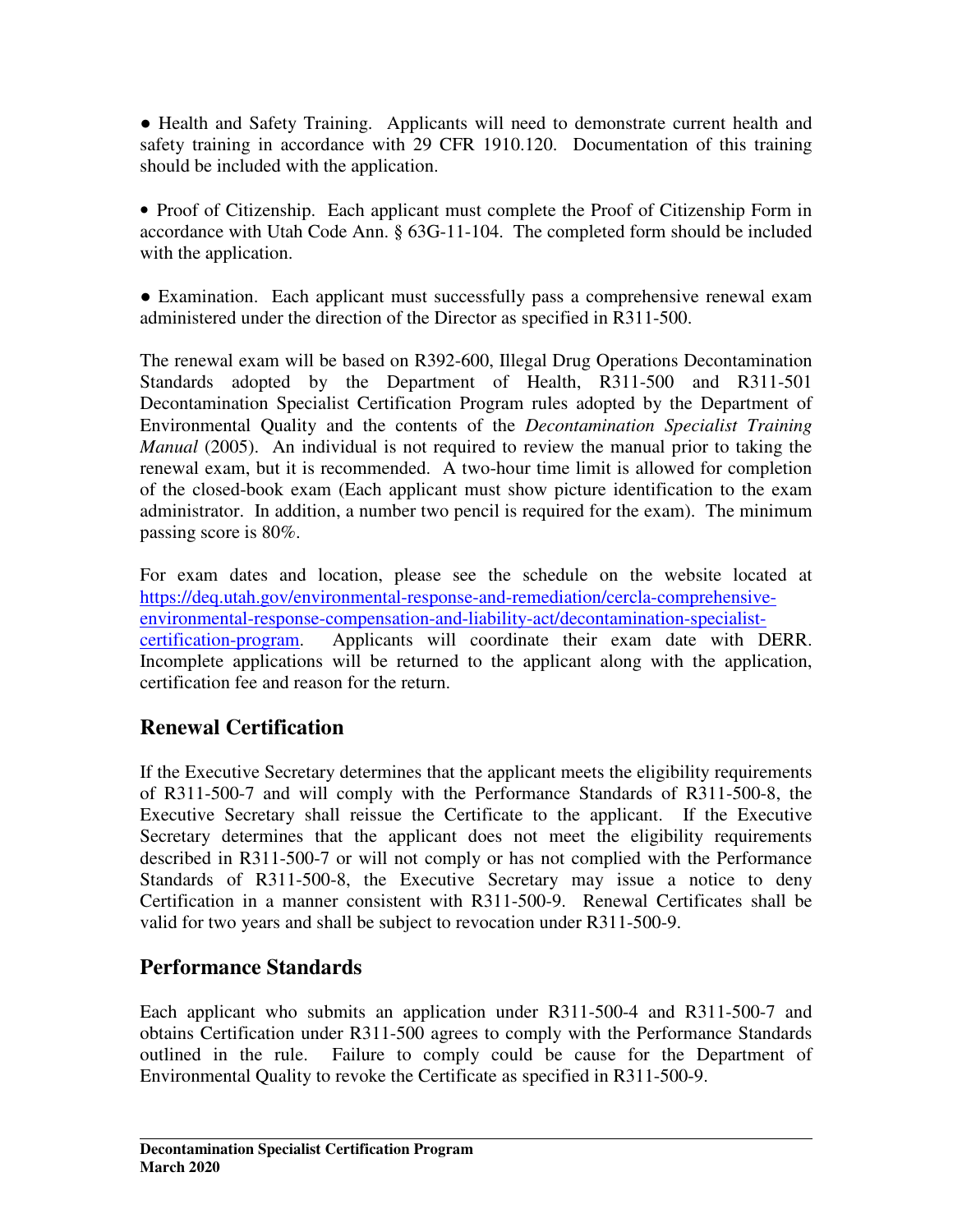To comply with Performance Standards, the Certified Decontamination Specialist:

(1) Shall be certified prior to engaging in any decontamination activities for the purpose of removing the contaminated property from the list referenced in Section 19-6-903(3)(b) and display the certificate upon request;

(2) Shall report to the local health department the location of any property that is the subject of decontamination work by the decontamination specialist;

(3) Shall file a workplan with the local health department;

(4) Shall perform work in accordance with the workplan;

(5) Shall perform work meeting applicable local, state and federal laws, including certification and licensing requirements for performing construction work;

(6) Shall oversee and supervise all decontamination activities and ensure any person(s) assisting with decontamination work at contaminated property meets Occupational Safety and Health Agency hazardous materials (HAZWOPER) safety training requirements in accordance with 29 CFR 1910.120;

(7) Shall disclose to any person(s) assisting with decontamination at contaminated property that work is being performed in a clandestine drug laboratory, inform the person(s) of the potential risk associated with this type of environment and ensure that the person(s) wears the necessary personal protective equipment as established by the decontamination specialist;

(8) Shall make all decisions regarding decontamination and be the only individual conducting confirmation sampling;

(9) Shall follow scientifically sound and accepted sampling procedures;

(10) Shall submit a Final Report to the local Health Department, which includes an affidavit stating that the property has been decontaminated to the standards outlined in R392-600**;** 

(11) Shall maintain a current address and phone number on file with the Division;

(12) Shall not participate in fraudulent, unethical, deceitful or dishonest activity with respect to performance of work for which certification is granted; and

(13) Shall not participate in any other activities regulated under R311-500 without meeting all requirements of that certification program.

# **Expired or Revoked Certificate**

Any individual who is not a Certified Decontamination Specialist on the date the renewal certification examination is given because the applicant's certification was revoked or expired prior to completing a renewal application must successfully meet the application and eligibility criteria for initial certification as specified in R311-500-4 and R311-500-5 prior to issuance of a Certificate.

## **Preemption**

Certification to work as a Certified Decontamination Specialist does not relieve an individual from any requirement to obtain additional licenses or certificates in different specialties to the extent required by other agencies whose jurisdiction and authority may overlap the decontamination work. The Certified Decontamination Specialist shall obtain